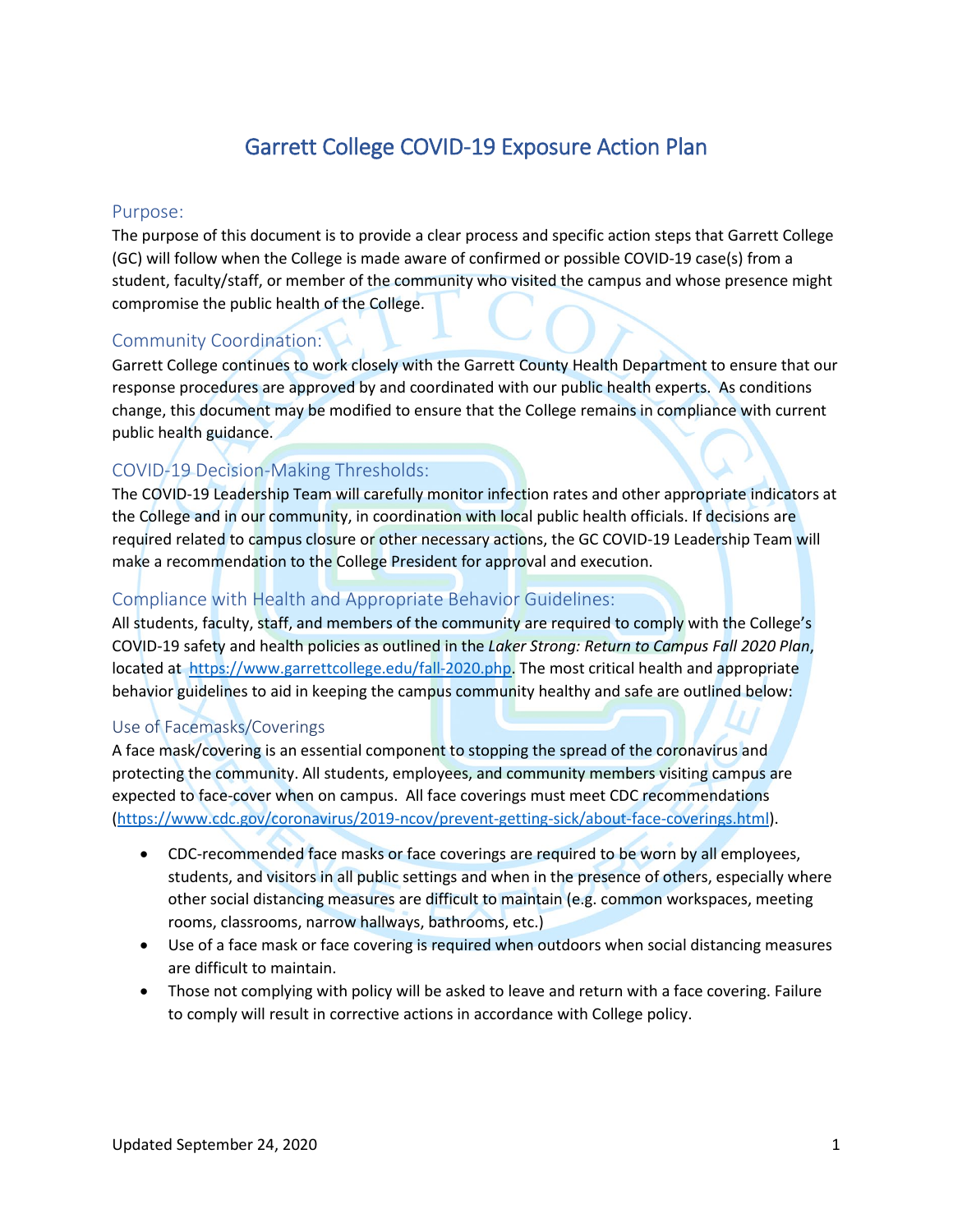#### Social Distancing

Individuals must keep six feet from one another at all times. This includes in classrooms, meeting rooms, laboratories, and offices. The College will provide signage and floor decals, barriers, and access control to maximize social distancing adherence.

#### Symptom Monitoring

Symptom monitoring is a critical mitigation technique to reduce the likelihood of virus spread. Before coming to campus each day, all students, employees, and visitors are required to complete the Daily [Health Self-Assessment.](https://www.garrettcollege.edu/daily-health) The information collected on the assessment will be maintained as confidential (separate from any personnel files) and will not be used for purposes outside of the College.

#### Group Size

Group size should be limited to ensure compliance with State and Local guidelines and all groups must adhere to social-distancing and face-covering policies.

#### Reporting on Others

If you have a legitimate concern that another individual on campus has tested positive and not reported, has had close contact with an individual exposed, or has been exposed, please contact the Office of Equity and Compliance [\(equitycompliance@garrettcollege.edu](mailto:equitycompliance@garrettcollege.edu) or 301-387-3037) for additional steps that should be taken. Individuals can also report anonymously using the "Reasonable Concern" [reporting form.](https://www.garrettcollege.edu/form-reasonable-concern.php)

#### Ongoing Monitoring

GC will continue to follow policies, requirements, and guidance from local and state governmental and public health authorities. However, as this plan indicates, the College will adopt a higher level of protective measures as necessary. Further, College leadership will monitor key indicators—such as state and local testing positivity rates, capacity of local hospitals, number of active cases in the GC community, etc.—as we continually evaluate and update all COVID-19 policies.

## Key Definitions:

*Quarantining* is used to keep someone who might have been exposed to COVID-19 away from others. Quarantine helps prevent the spread of the virus that can occur before a person knows they are sick or if they are infected with the virus without presenting symptoms. Individuals will be quarantined when they have been exposed (less than 6 feet for more than 15 minutes) to a person with an active case of COVID-19, and while they await virus test results. Quarantining is recommended for those who participate in high-risk activities and those who travel to current "hot spot" areas using tracking sites such as the following: [https://www.cdc.gov/coronavirus/2019-ncov/travelers/map-and-travel](https://www.cdc.gov/coronavirus/2019-ncov/travelers/map-and-travel-notices.html#travel-1)[notices.html#travel-1](https://www.cdc.gov/coronavirus/2019-ncov/travelers/map-and-travel-notices.html#travel-1) o[r https://www.cdc.gov/covid-data-tracker/index.html#testing.](https://www.cdc.gov/covid-data-tracker/index.html#testing) Please note that students, faculty and staff, and members of the community should educate themselves on the risks associated with COVID-19 and take proactive steps to ensure that GC continues to offer a safe learning and working environment.

*Isolation* is used to separate people who have symptoms of COVID-19 and/or those with positive test results from people who are not infected. Individuals will be isolated when they have a positive test result.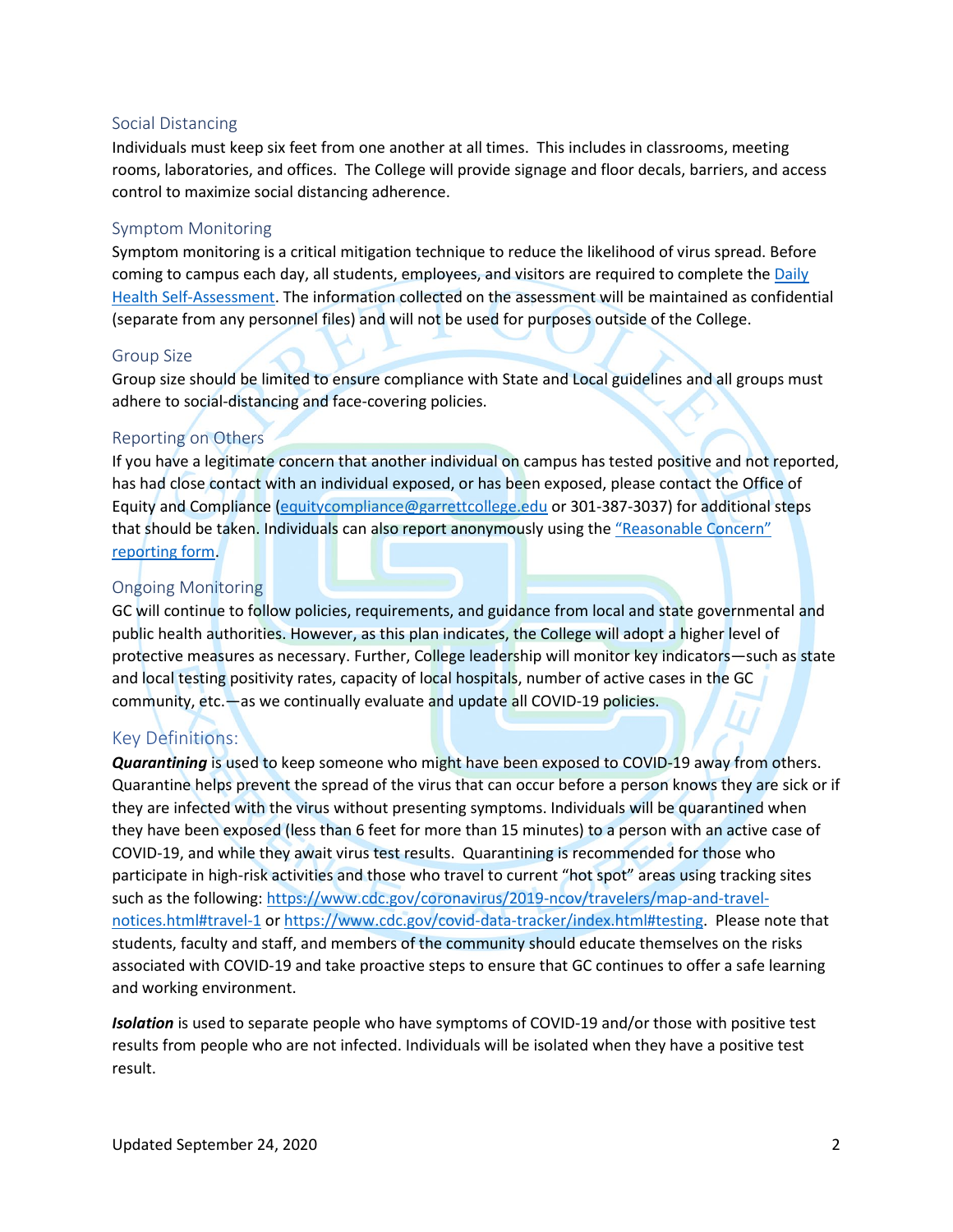## Daily Self-Screening

Students and employees are required to complete th[e health self-assessment](https://www.garrettcollege.edu/daily-health) on a daily basis prior to coming to campus. **Individuals who are feeling ill or are living with an individual that is isolating or quarantining due to COVID-19 must refrain from coming to campus.**

This assessment is not meant to take the place of consultation with your health care provider to diagnose or treat conditions. If you are in an emergency medical situation, please call 911 or your local emergency number.

#### **If you take the daily health self-assessment and answer "yes" to any of the questions, you:**

- 1. Must refrain from coming to campus until cleared by a medical provider, and self-quarantine as necessary.
- 2. Monitor your health and contact your healthcare provider as needed.
- 3. Contact the Office of Equity and Compliance if you have any questions or concerns.
	- a. Email: [equitycompliance@garrettcollege.edu](mailto:equitycompliance@garrettcollege.edu)
	- b. Phone: 301-387-3037
- 4. If you are advised to get tested, self-isolate until test results are received.
	- a. If the test result is positive for COVID-19, then the individual should report their results and receive further guidance using the reporting mechanisms provided in the section below.
	- b. If the medical advice is to quarantine due to symptoms or exposure, the individual will quarantine for 14 days according to MDH guidelines. Individuals should report these results to the College as well using the reporting mechanisms provided below.

For questions about symptoms, testing, reporting, or risk of COVID-19, contact the Office of Equity and Compliance at 301-387-3037 or by emailing equitycompliance@garrettcollege.edu.

## <span id="page-2-0"></span>Reporting Mechanisms

## Reporting is Encouraged

Each individual with a positive COVID-19 case is encouraged to notify the College of their positive test result by calling 301-387-3037 or emailing [equitycompliance@garrettcollege.edu.](mailto:equitycompliance@garrettcollege.edu) The Office of Equity and Compliance is the designated office handling reports of confirmed or possible COVID-19 case from a student, faculty/staff, or member of the community who visited the campus, whose presence might compromise the public health of the College. Positive, close contacts, and exposed individuals are encouraged to use email as the initial point of contact. The Office of Equity and Compliance is the Primary Contact and should be informed first. Secondary contacts have been provided below only if the Primary Contact is unavailable or unresponsive (e.g., illness, off, or inaccessible via email or phone).

#### *All Reports of Exposure:*

Primary Contact: Shelley Menear, Director of Equity and Compliance Email: [equitycompliance@garrettcollege.edu;](mailto:equitycompliance@garrettcollege.edu) Phone: 301-387-3037

## *Faculty/Staff Exposure:*

Secondary Contact: Janis Bush, Director of Human Resources Email: [Janis.bush@garrettcollege.edu;](mailto:Janis.bush@garrettcollege.edu) Phone: 301-387-3049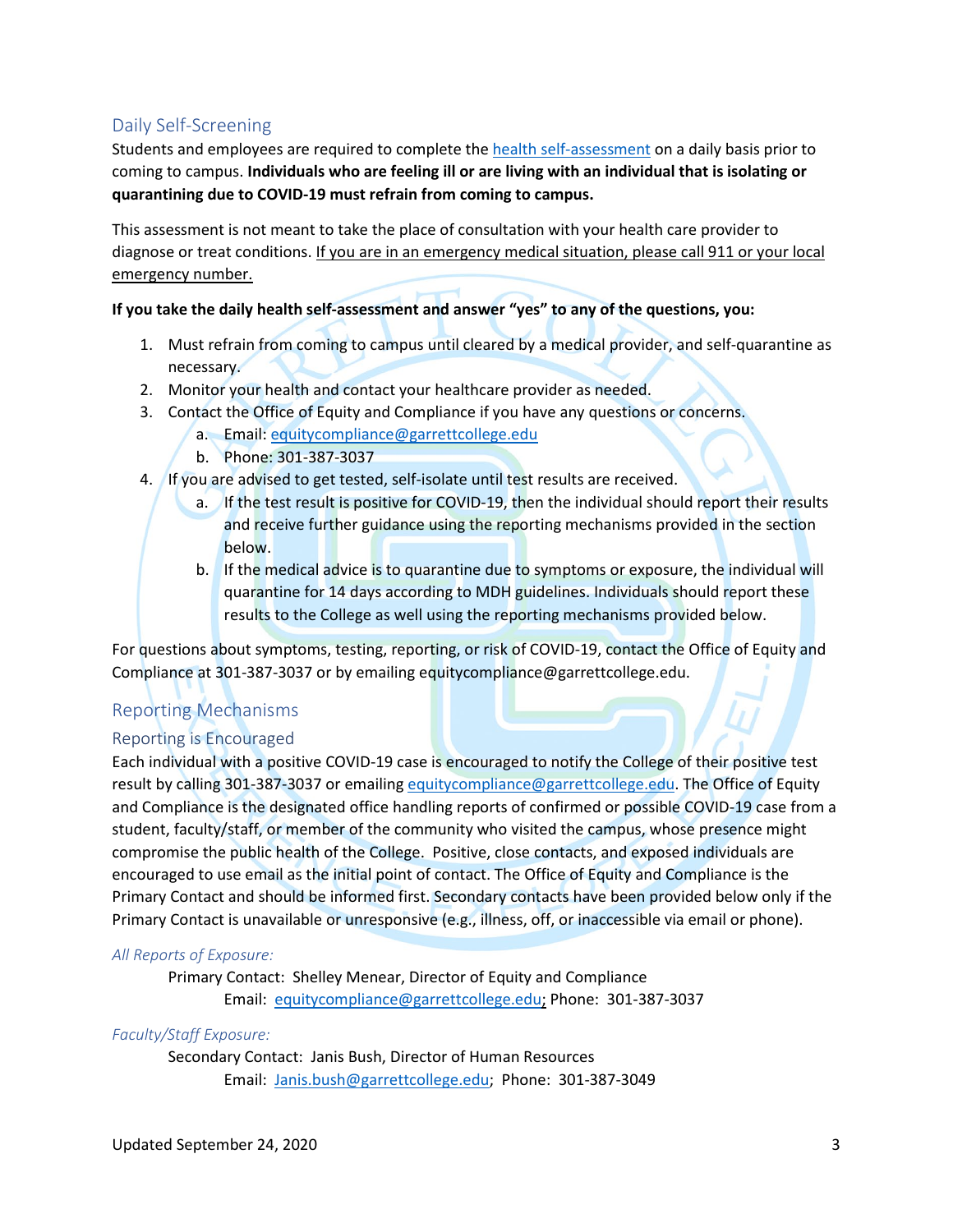#### *Student Exposure*

Secondary Contact: Robert JR Kerns, Dean of Student Affairs Email: [robert.kerns@garrettcollege.edu;](mailto:robert.kerns@garrettcollege.edu) Phone: 301-387-3049

#### *Student-Athletes*

Secondary Contact: Dennis Gibson, Director of Athletics Email: [dennis.gibson@garrettcollege.edu](mailto:dennis.gibson@garrettcollege.edu) ; Phone: 301-387-3051

#### *Communication with Garrett County Health Department and External Media Communication*

Secondary Contact: Stacy Holler, Director of Marketing and Creative Services Email: [stacy.holler@garrettcollege.edu;](mailto:stacy.holler@garrettcollege.edu) Phone: 301-387-3045

If you choose not to report your positive test results, the Maryland Department of Health or Garrett County Health Department may report this to the College on your behalf following a consultation.

#### **Students**

Students are encouraged to contact their faculty members to inform them that they will not be attending class in person. If a student's classes are entirely online, then they do not need to disclose their status to their faculty if they are well enough to participate virtually. Should a student be symptomatic, they should work with their faculty to determine the best means to make-up any missed work.

If a student reports they are isolating or quarantining to a faculty or staff member, the employee should maintain the student's privacy and only divulge the information to the Office of Equity and Compliance. A college official will then follow up with the student on campus guidelines, resources, and protocols to be cleared to return to campus. The College official, in accordance with FERPA guidelines, will follow up with the individual who reported the concern to advise them of how the situation is being handled.

#### **Employees**

Employees should contact their supervisors to inform them that they will not be able to come to campus, and determine if any work can be completed from home or if sick and safe leave will be taken to cover the isolation or quarantine period.

#### Steps and Resources Utilized in Response to a Positive COVID-19 Test

This section applies to any confirmed or possible COVID-19 case from a student, faculty/staff, or member of the community who visited the campus and whose presence might compromise the public health of the College. These are the action steps:

- The affected person should contact the primary (or secondary) GC official as provided in the ["Reporting Mechanisms"](#page-2-0) section above.
- 1. The GC official will ask the questions indicated on the "COVID-19 Exposure Procedures Reporting [Form"](#page-10-0) and keep a written record of the discussion.
- 2. Based on the information provided, the GC official will provide guidance about appropriate quarantine/isolation procedures using the ["Decision Tree](#page-4-0) Guidelines" included in this document.
- 3. The GC official will notify Campus Facilities to close off any impacted areas, if applicable.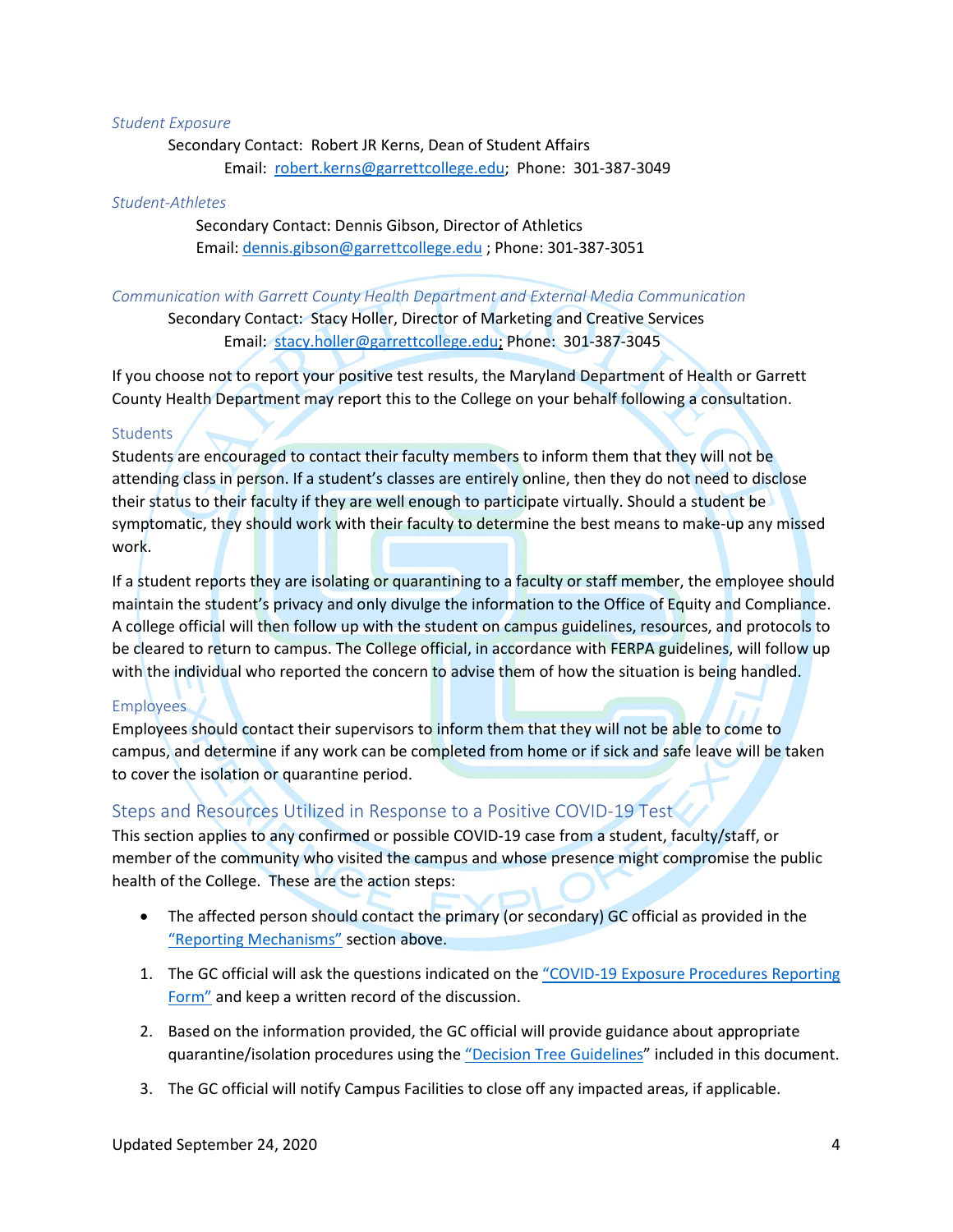- 4. The GC official will notify the COVID-19 Leadership Team and provide appropriate information. Reports will be filed electronically using SharePoint. Leadership Team members who are available will review the report and provide timely feedback to the GC Official. Using the decision tree, appropriate next steps will be determined.
- 5. The GC official will notify Campus Facilities to begin a deep cleaning and follow other appropriate cleaning protocols of the area(s) visited.
- 6. The GC official will notify the Dean of Student Affairs for appropriate Clery notifications.
- 7. Media Holding Statement will be prepared to use only as necessary.
- 8. The GC official will work with the Director of Equity and Compliance to get guidance from the Garrett County Health Department for tracing efforts and testing options.
- 9. Affected person must follow up with appropriate GC official prior to returning to campus.

## <span id="page-4-0"></span>Decision Tree Guidelines

## **Outbreak**

Defined as an increase, often sudden, in the number of cases of a disease in the local community or on campus above what is normally expected in that population in that area.

*GC Actions/Considerations*

1. Work closely with local health department public health professionals to identify and implement next steps.

*Affected Person Actions (required)*

1. Follow guidance from local health department public health professionals.

## Positive Test

Campus person (student, employee, third-party) has tested positive for COVID-19.

## *GC Actions/Considerations*

- 1. Comply with public health agency directives.
- 2. Gather basic information about affected person's activities on campus.
- 3. Close any impacted areas, if applicable, until next steps are determined.
- 4. Deep cleaning at affected locations.
- 5. Issue Clery warning to impacted persons/groups.
- 6. Determine instructional implications (online, change location, temporary cancellation, etc.).
- 7. Specific actions as directed by Leadership Team.
- 8. Media statement prepared.
- 9. HIPAA/FERPA compliance.

#### *Affected Person Actions (required)*

- 1. Isolation for a minimum of 10 days.
- 2. Comply with public health agency directives.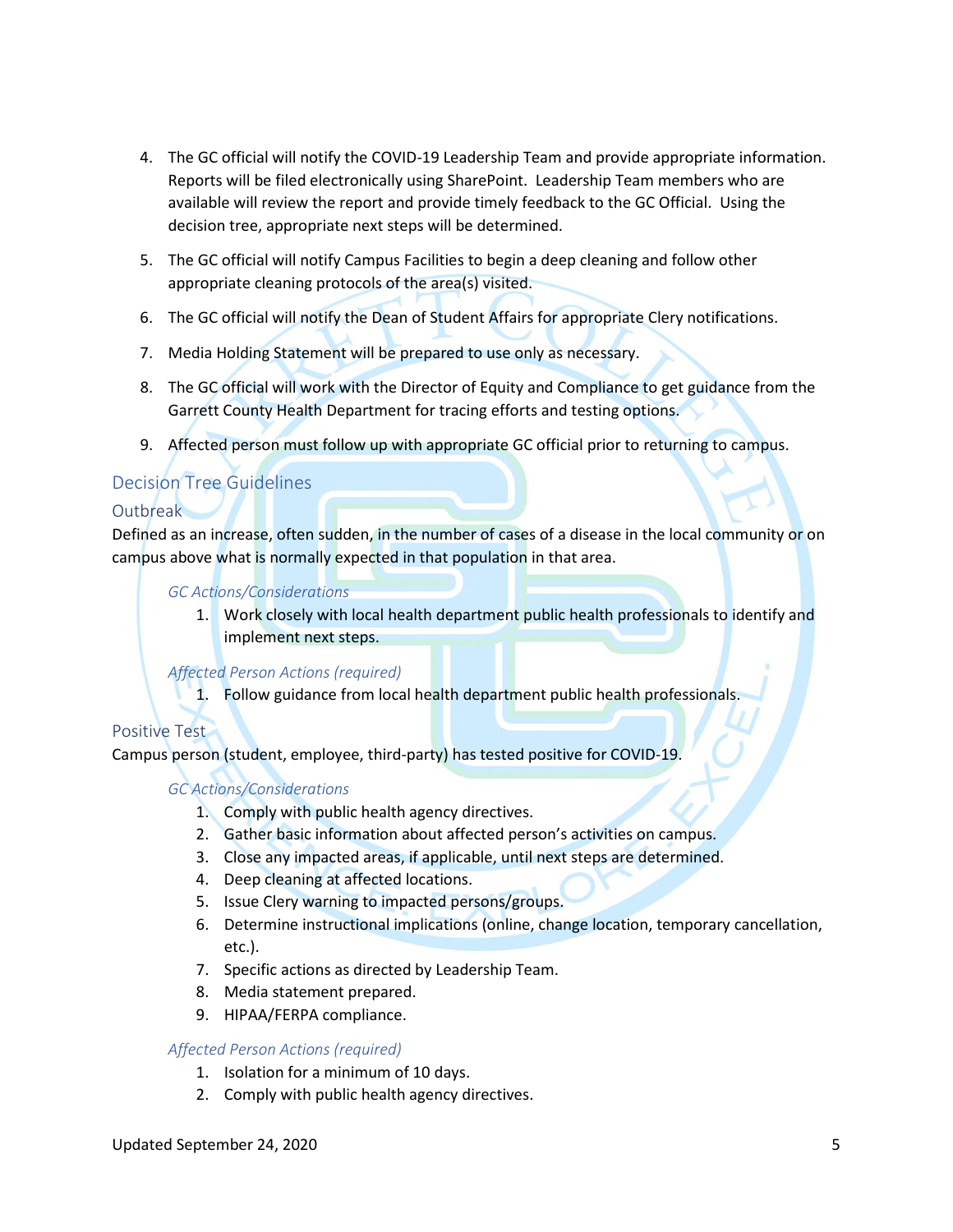3. Contact GC official to ensure appropriate actions taken prior to returning to a College location.

## Close Contact with an Individual Who Tested Positive

Reporting individual has been identified by public health professional as having been in close contact with someone who has tested positive (e.g., household member and/or roommate, proximity at less than 6 feet for 15 or more minutes).

#### *GC Actions/Considerations*

- 1. Comply with public health agency directives.
- 2. Gather basic information about person's activities on campus.
- 3. Close any impacted areas, if applicable, until next steps are determined.
- 4. Deep cleaning at affected locations.
- 5. Issue Clery warning to indicated persons/groups.
- 6. Determine instructional implications (online, change location, temporary cancellation, etc.).
- 7. Specific actions as directed by Leadership Team
- 8. HIPAA/FERPA compliance.

#### *Affected Person Actions (required)*

- 1. Quarantine for a minimum of 14 days.
- 2. Comply with public health agency directives.
- 3. Contact GC official prior to returning to a College location.

## Exposure to an Individual Who Tested Positive

We realize that there are multiple variables related to risk. GC will evaluate the variables unique to the affected person's circumstances to guide decisions about its response to the exposure. These variables include, but are not limited to the following:

- a. Crowd size
- b. Masking (yes/no)
- c. Distance (less than 6 feet)
- d. Time (greater than 15 minutes)
- e. Indoors/outdoors (size of space)
- f. Timing of interaction with affected person(s)
- g. Ventilation
- h. Type of class/interaction (lecture/lab/clinical/group work)
- i. Visit to a "hot spot"
- j. Other

#### *High Exposure:*

Campus person has not tested positive or been identified as a close contact by a public health official at this time; however, the person has been in proximity with someone who has tested positive/close contact or has engaged in a very high-risk activity(ies). Variables for consideration are provided above and will be analyzed quantitatively and qualitatively.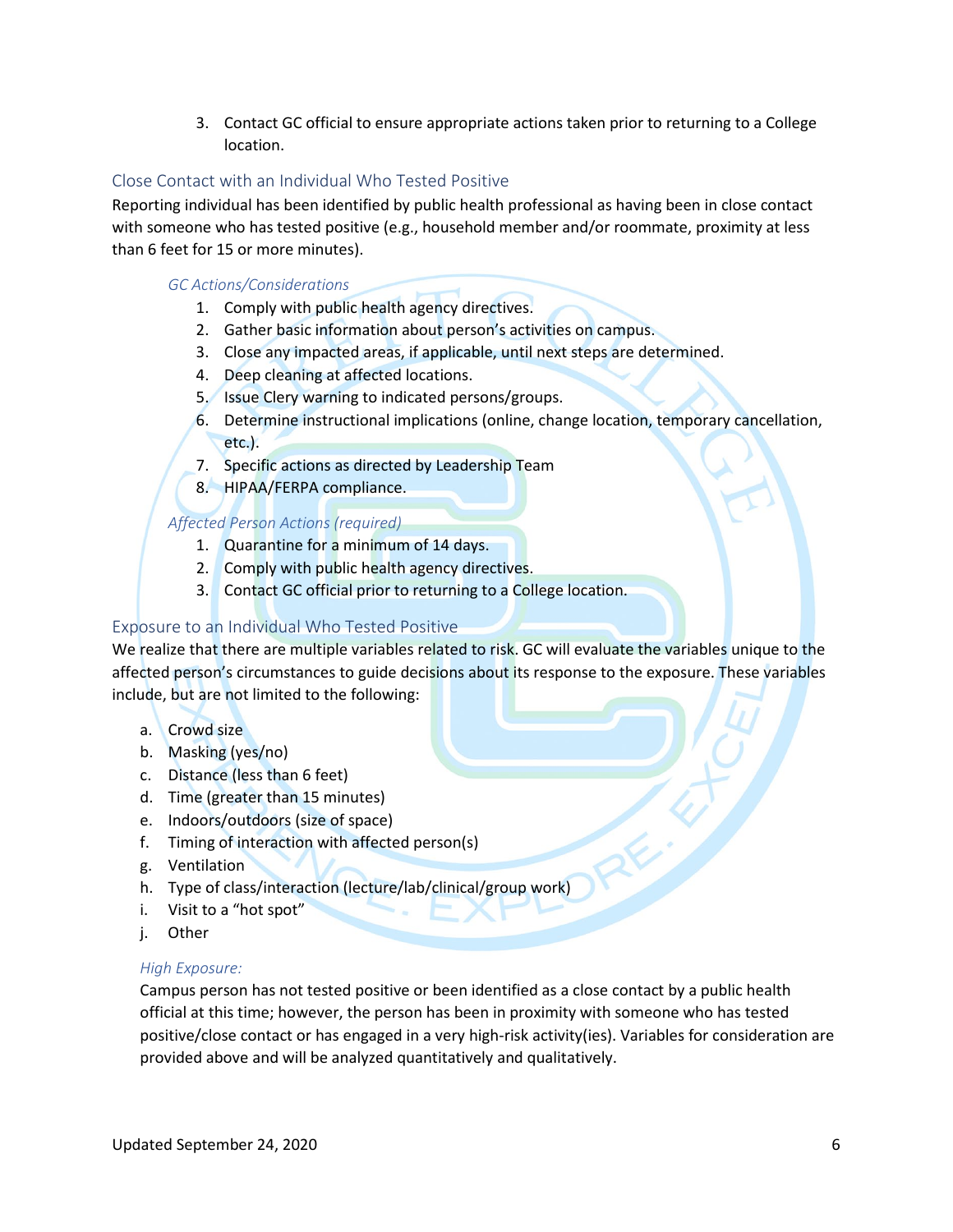#### GC Actions

Required:

- 1. Gather basic information about person's activities on campus.
- 2. Notify Leadership Team.
- 3. Close and deep clean any impacted areas until next steps are determined.
- 4. Notification of possible exposure.
- 5. General reminder to campus about high-risk behaviors.
- 6. Determine instructional implications (online, change location, temporary cancellation, etc.).

#### Other GC Actions/Considerations:

- 1. Specific actions as directed by Leadership Team.
- 2. HIPAA/FERPA compliance

#### Affected Person Actions:

#### Required:

- 1. Monitor symptoms.
- 2. Follow directive of GC COVID-19 Leadership Team.
- 3. Contact Primary Care Provider or Health Department for testing recommendation.
- 4. If symptoms develop, isolate until test results provided.
- 5. If positive results, contact GC point of contact.

#### Other Actions/Considerations:

- 1. Quarantine for a minimum of 14 days.
- 2. Comply with public health agency directives.
- 3. Contact the GC point of contact prior to returning to a College location.

#### *Medium Exposure:*

Campus person has not tested positive or been identified as a close contact by a public health official at this time; however, the person has been in proximity with someone who has tested positive/close contact or has engaged in a medium high-risk activity(ies). Variables for consideration are provided above and will be analyzed quantitatively and qualitatively.

#### GC Actions:

Required:

- 1. Gather basic information about person's activities on campus.
- 2. Notify Leadership Team.
- 3. Close and deep clean any impacted areas until next steps determined.
- 4. General reminder to campus about high risk behaviors.

Other Actions/Considerations:

- 1. Determine instructional implications (online, change location, temporary cancellation, etc.).
- 2. Specific actions as directed by Leadership Team.
- 3. HIPAA/FERPA compliance.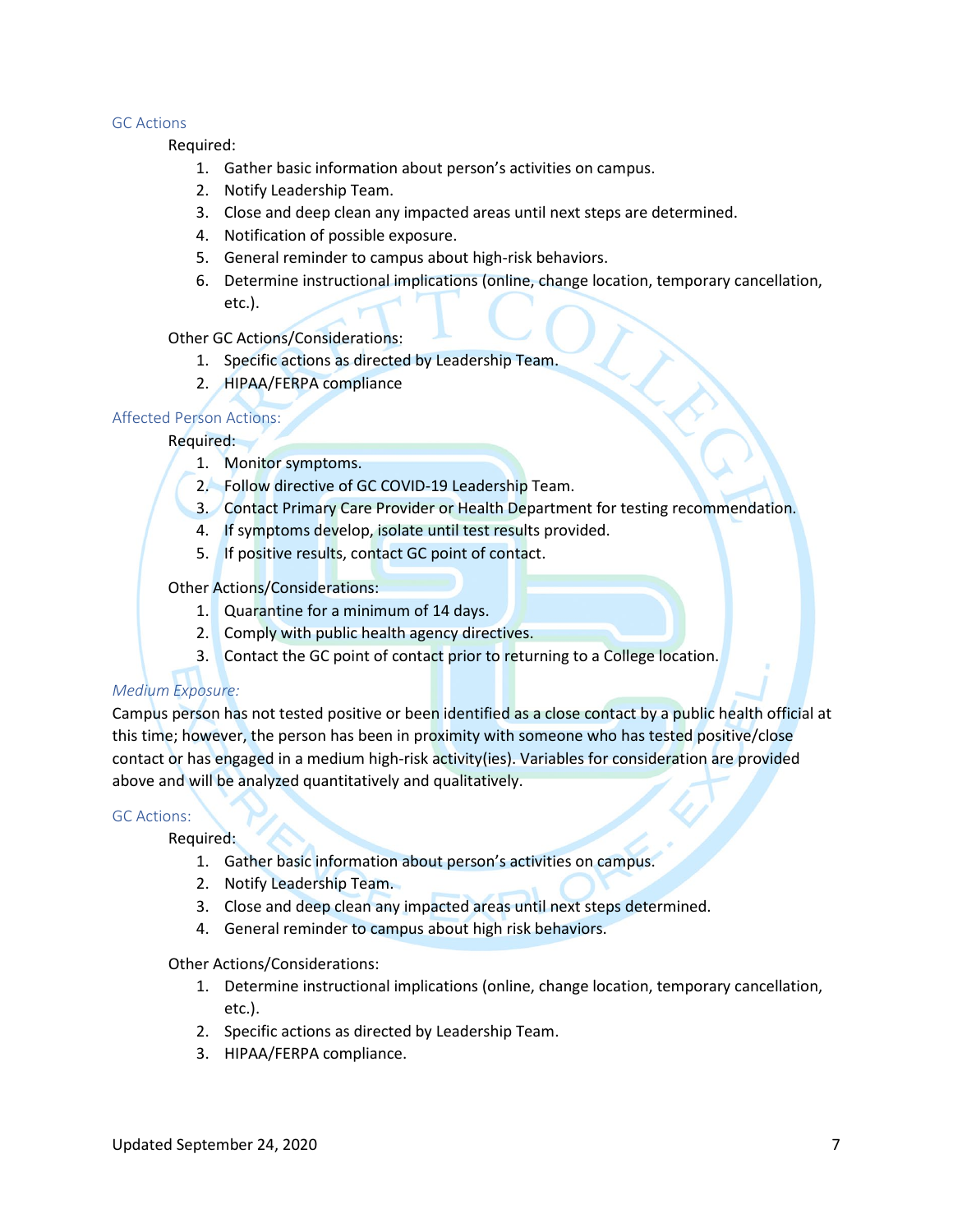#### Affected Person Actions:

#### Required:

- 1. Monitor symptoms.
- 2. Follow directive of GC COVID-19 Leadership Team.
- 3. Contact Primary Care Provider or Health Department for testing recommendation.
- 4. If symptoms develop, isolate until test results provided.
- 5. If positive results, contact GC point of contact.

#### Other Actions/Considerations:

- 1. Quarantine for a minimum of 14 days.
- 2. Comply with public health agency directives.
- 3. Contact the GC point of contact prior to returning to a College location.

#### *Low Exposure:*

Campus person has not tested positive or been identified as a close contact by a public health official at this time; however, the person has been in proximity with someone who has tested positive/close contact or has engaged in a low-risk activity(ies). Variables for consideration are provided above and will be analyzed quantitatively and qualitatively.

#### GC Actions:

Required:

- 1. Gather basic information about person's activities on campus.
- 2. Notify Leadership Team.
- 3. Extra sanitizing at affected locations.
- 4. General reminder to campus about high-risk behaviors.

#### Other Actions/Considerations:

- 1. Close and deep clean any impacted areas until next steps are determined.
- 2. Determine instructional implications (online, change location, temporary cancellation, etc.).
- 3. Specific actions as directed by Leadership Team.
- 4. HIPAA/FERPA compliance

#### Affected Person Actions:

Required:

- 1. Monitor symptoms.
- 2. Follow directives of GC COVID-19 Leadership Team.
- 3. Contact Primary Care Provider or Health Department for testing recommendation.
- 4. If symptoms develop, isolate until test results provided.
- 5. If positive results, contact GC point of contact.

#### Other Actions/Considerations:

- 1. Quarantine for a minimum of 14 days.
- 2. Comply with public health agency directives.
- 3. Contact the GC point of contact prior to returning to a College location.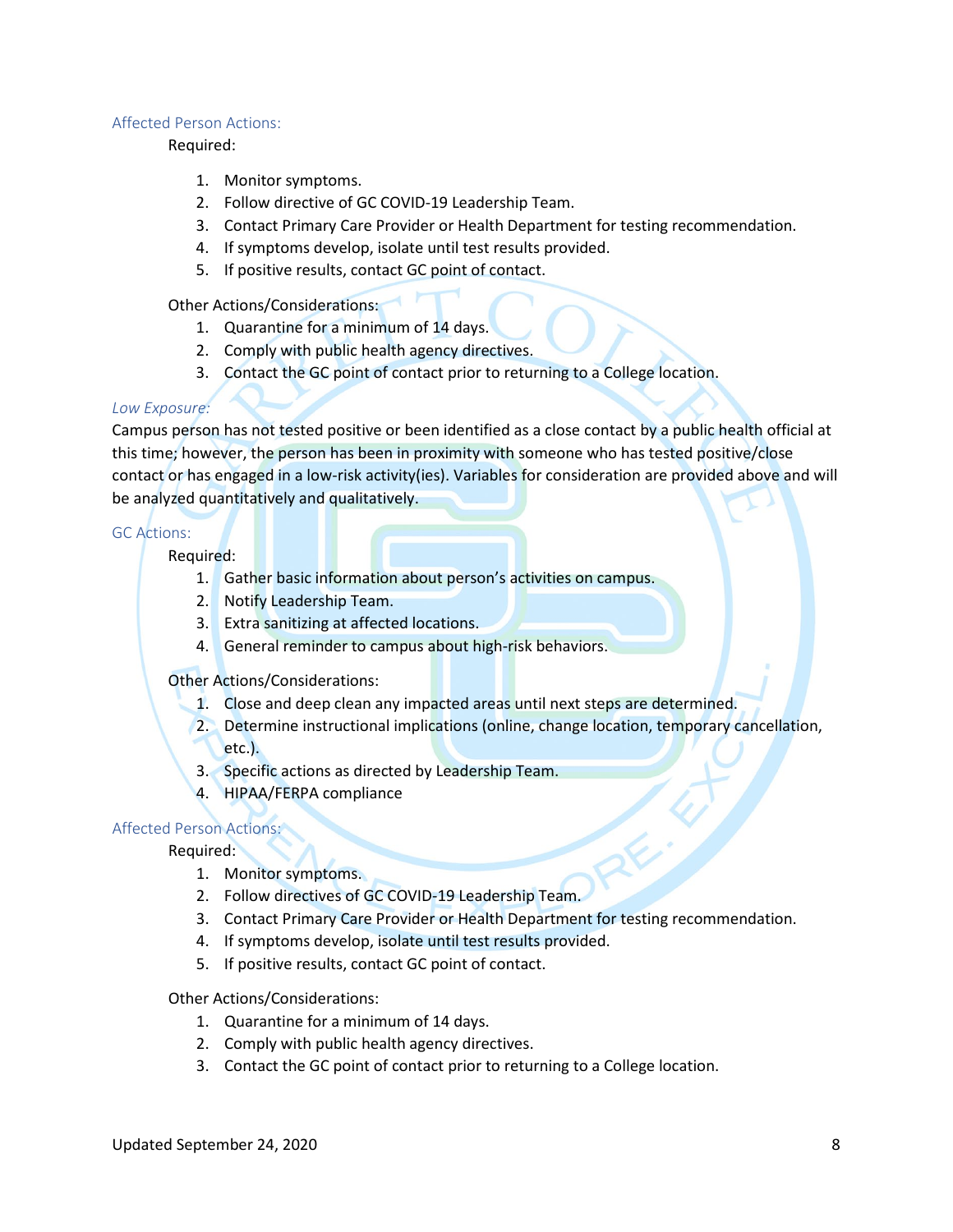## Record Keeping/Tracking

Reports will be filed electronically in SharePoint. Garrett College will preserve any written communications to the affected person, GCHD, Clery notifications, media, etc. Garrett College will preserve feedback from the COVID-19 Leadership Team in a sub-file in SharePoint and maintain "votes" for each report in SharePoint sub-file.

### Communications Protocols

As described in the Action Steps, a Clery notification will be provided by the Dean of Student Affairs or designee, as appropriate. Garrett College will utilize its Emergency Communication Plan, if the circumstances are deemed necessary.

A media holding statement will be prepared (modified using the guide), but not used proactively:

#### External:

On (day), (date), Garrett College was notified by the Garrett County Health Department that a student/employee tested positive for the novel coronavirus (COVID-19). GC is collaborating with the Garrett County Health Department to follow safety protocols and notify individuals who may have come in contact with this student/employee. Those who have come into contact with the infected individual will be advised to stay home and call their healthcare provider to inquire about testing to avoid exposing others. Facilities where this individual was present have been closed for deep cleaning.

#### Internal/Faculty/Staff/Students:

On (day), (date), Garrett College was notified by the Garrett County Health Department that a student/employee tested positive for the novel coronavirus (COVID-19). GC is collaborating with the Garrett County Health Department to follow safety protocols and notify individuals who may have come in contact with this student/employee. Those who have come into contact with the infected individual will be advised to stay home and call their healthcare provider. Facilities where this individual was present have been closed for deep cleaning. Any GC student or employee exhibiting symptoms as identified by the Centers for Disease Control and Prevention (CDC) should contact their healthcare provider and quarantine. More information on COVID-19 can be found by visiting the CDC's website, https://www.cdc.gov/. Questions regarding COVID-19 can also be directed to the Garrett County Health Department by calling 301-334-7698.

## Other Important Reminders

A suspected case or notice of a positive COVID-19 is serious and calls for action. At the same time, there are some additional privacy matters that are important to keep in mind.

#### Health Status is a Private Matter

Each individual's health status is a private matter, and no one should publicly declare someone as sick. In the event others need to be notified of a suspected or positive COVID-19 test result, the Maryland Department of Health (MDH) or Garrett County Health Department (GCHD) will provide guidance on how to do that. Do not notify classes, office colleagues, student clubs, teams, etc. of positive cases unless with specific guidance.

The College will work closely with the Garrett County Health Department on contact tracing and communications for close contacts. Clery notifications will only be sent if a positive case or close contact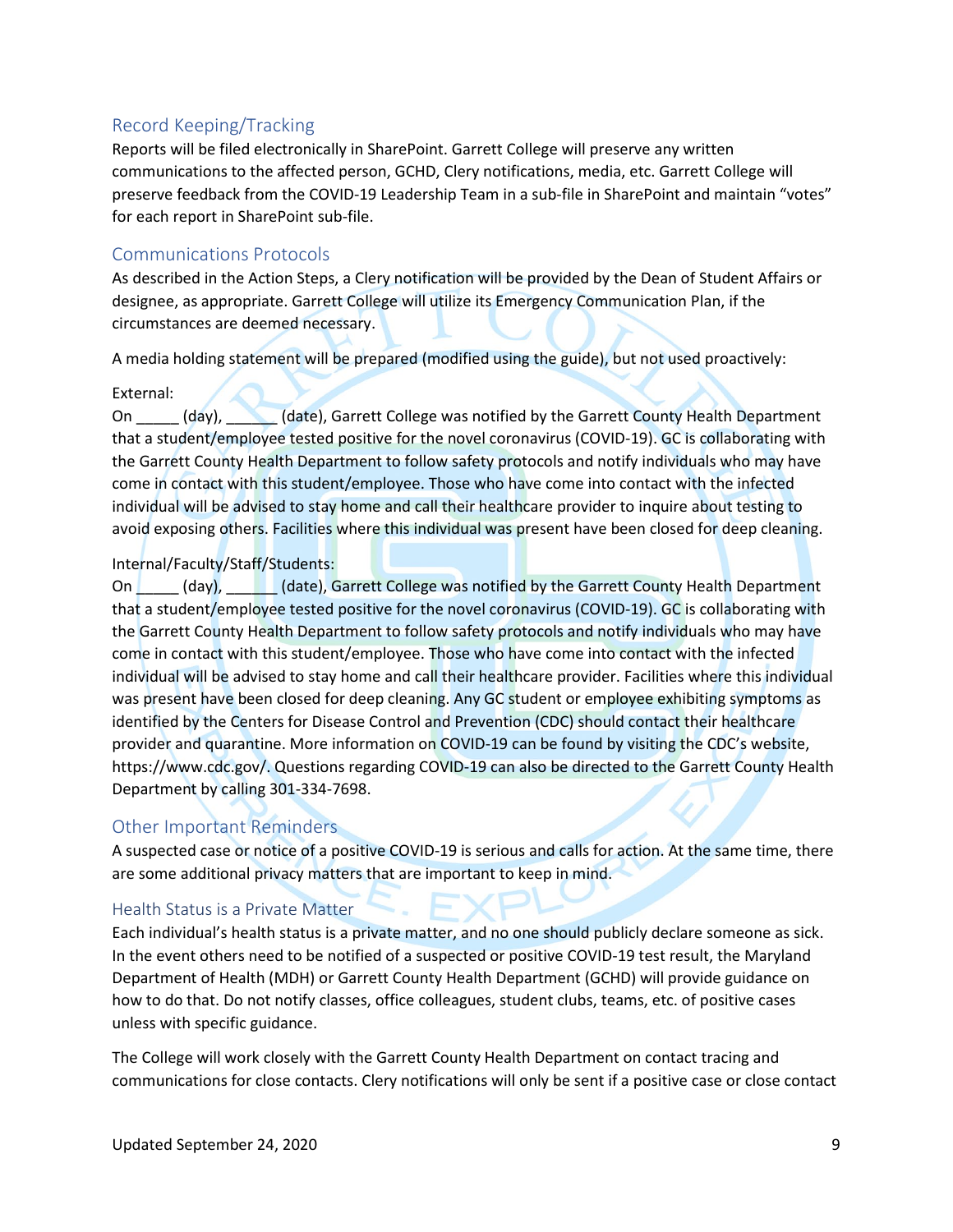was on campus and posed an exposure risk. The notification will be directed to instructors, classmates, staff, or others determined as close contacts who are at risk of exposure.

The College will update cases numbers on the College's COVID-19 Resource page, located at [https://www.garrettcollege.edu/corona-virus.php.](https://www.garrettcollege.edu/corona-virus.php)

#### Do Not Require Doctor's Notes

Current MDH recommendations include self-quarantining if you have contact with a COVID-19 positive person. With the fluidity of the health of our community and the demands on healthcare providers, students and employees may not have doctor's notes to share. For the Fall 2020 semester, please extend some grace to students and colleagues who report being COVID-19 positive. This is also true if someone has close contact with someone who has COVID-19.

#### Isolation and/or Quarantine Accommodations

RANCE.E

Students living in housing should contact Residence Life (rezlife@garrettcollege.edu or 301-387-3163) to arrange accommodations for isolation and/or quarantine. Isolation rooms will be available for students who have tested positive for COVID-19 and have been told by a health care provider to release this information to Residential Life. Quarantine rooms will be available for students who have been notified by Department of Health that they were in contact with a COVID-19 positive person or the student's health care provider notified Residential Life that the student needs to quarantine. Residential students are encouraged not to go home if they have been ordered to isolate or quarantine for the fear of spreading the virus to others. Should a residential student wish to go home to isolate/quarantine, they should speak with others in their household before doing so.

ORE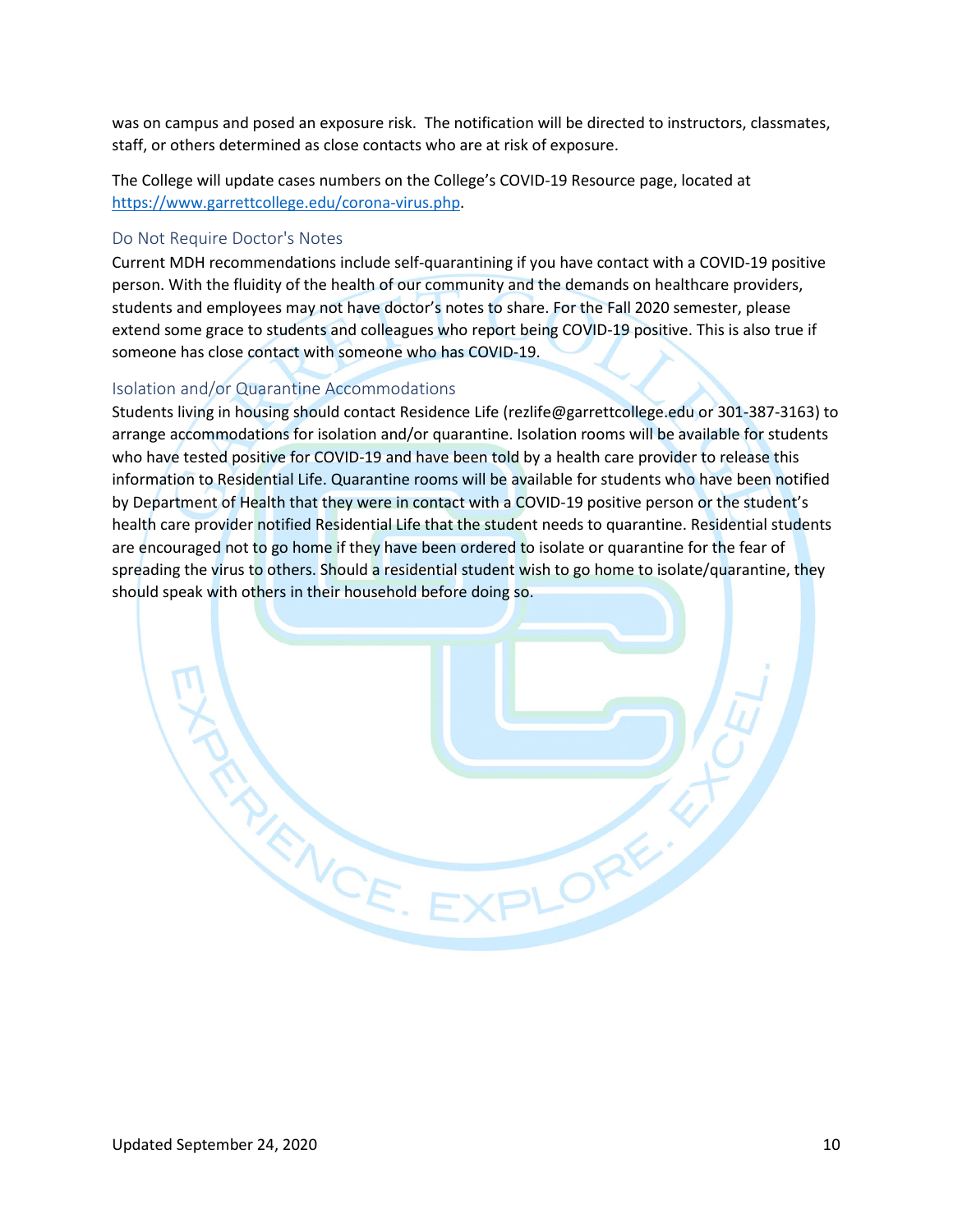# COVID-19 Exposure Intake Report Form

<span id="page-10-0"></span>Garrett College Official Completing Intake: Click or tap here to enter text.

## Individual Providing Information:

☐Faculty/Staff ☐Student ☐Residential Student  $\Box$ Student-Athlete □Other Student □Community/Third Party □Faculty/su:<br>□Student<br>□Student-Athlete<br>□Other Student<br>□Community/Third Party<br>□Other: Click or tap here to enter text.

## Affected Person Information:

Name:Click or tap here to enter text. Status: Click or tap here to enter text. Email:Click or tap here to enter text. Phone Number:Click or tap here to enter text.

Date: Click or tap to enter a date.

## General Questions:

- 1. Have you had a positive COVID-19 test/experienced symptoms?  $\square$  Yes  $\square$  No
	- a. When did you first experience symptoms? Click or tap to enter a date.
	- b. When were you tested? Click or tap to enter a date.

2. When did you receive the positive test result?Click or tap to enter a date.

- 3. Have you been identified as a close contact to someone who has tested positive for  $COVID-19?$   $\neg$  Yes  $\neg$  No
- 4. Have you been contacted by your local health department?  $\Box$  Yes  $\Box$  No a. If so, what directive did they provide to you?Click or tap here to enter text.
- 5. Have you been exposed to COVID-19 in some other way? (GC official to gather information related to the variables) Click or tap here to enter text.
- 6. Have you been on campus or in a GC facility?  $\Box$  Yes  $\Box$  No If so, when and in what locations did you visit on campus (classrooms, labs, library, etc.)? Click or tap here to enter text.
- 7. Have you been in proximity with another GC student, faculty/staff member since the exposure incident?  $\Box$  Yes  $\Box$  No